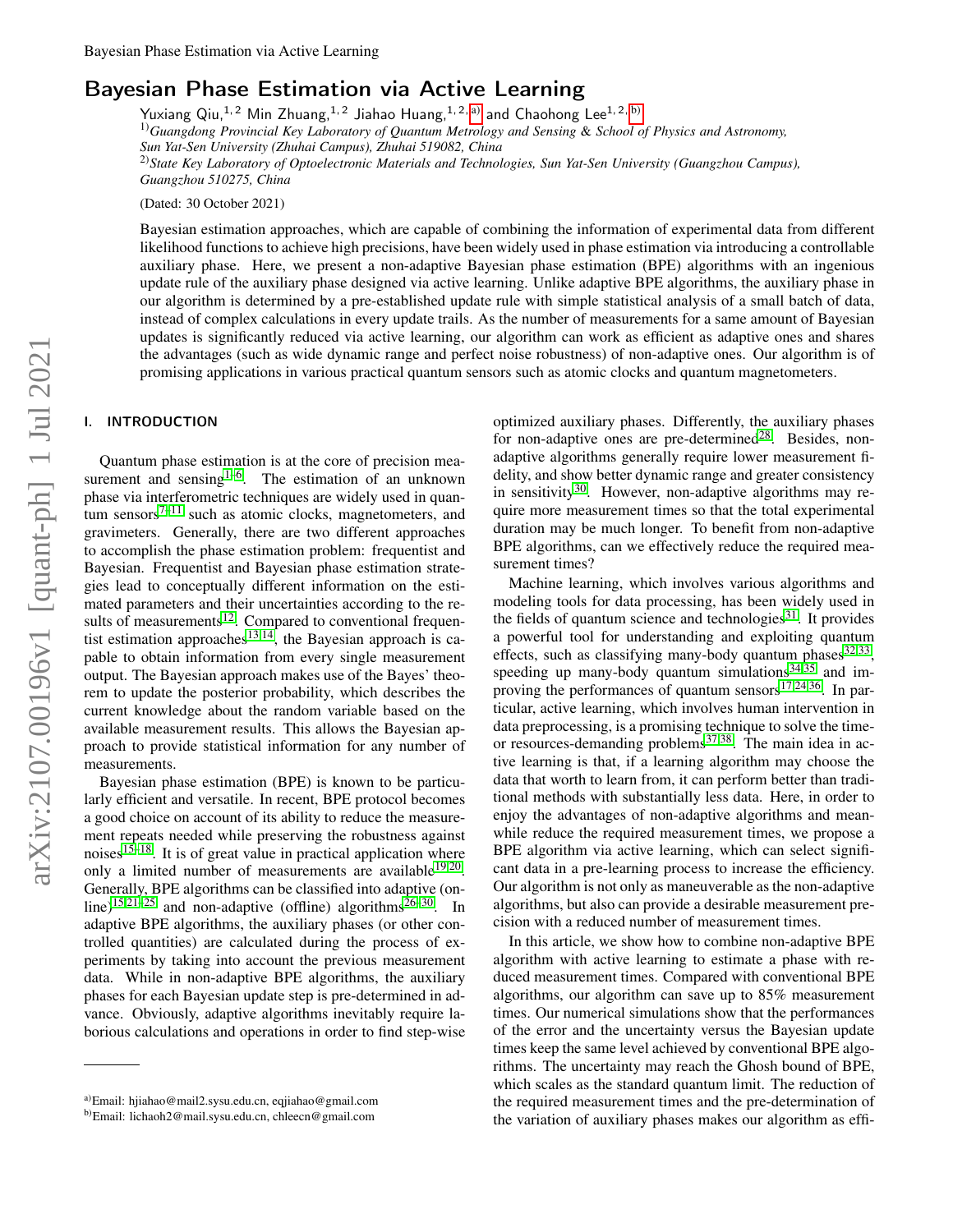cient as the adaptive ones<sup>[24](#page-6-17)</sup>. Moreover, our algorithm shows good dynamic range and robustness against noises.

# II. ALGORITHM

#### A. General Procedure of Bayesian Phase Estimation

In a general quantum phase estimation procedure, a probe state  $|\psi\rangle$  undergoes a transformation to an output state  $|\psi(\phi)\rangle$ that depends on an unknown phase  $\phi$ . The goal is to estimate  $\phi$  according to the measurement results on  $|\psi(\phi)\rangle$ . To perform the Bayesian phase estimation, one may introduce an auxiliary phase  $\Phi$  to adjust the probability distribution. Thus, a measurement outcome *u* occurs with probability  $p(u|\phi, \Phi) = \langle \psi(\phi, \Phi) | \hat{\Lambda}_u | \psi(\phi, \Phi) \rangle$ , where  $\psi(\phi, \Phi)$  is the output state and  $\hat{\Lambda}_u$  is a POVM operator<sup>[39](#page-7-8)</sup>. In most situations, the probability  $p(u|\phi, \Phi)$  is a periodic function of the unknown phase  $\phi$ .

The simplest and most widely used example of quantum phase estimation is the Ramsey or Mach-Zehnder interferometry with individual two-mode particles $40-44$  $40-44$ . The output state can be expressed as  $|\psi(\phi, \Phi)\rangle = (e^{-i\Phi}|0\rangle +$  $e^{-i\phi}$ (1))/ $\sqrt{2}^{16,24,45-50}$  $\sqrt{2}^{16,24,45-50}$  $\sqrt{2}^{16,24,45-50}$  $\sqrt{2}^{16,24,45-50}$  $\sqrt{2}^{16,24,45-50}$  $\sqrt{2}^{16,24,45-50}$ , where  $|0\rangle$  and  $|1\rangle$  respectively represent the two modes. The auxiliary phase Φ can be well con-trolled as desired<sup>[15,](#page-6-7)[24,](#page-6-17)[28](#page-6-15)[,51](#page-7-13)[,52](#page-7-14)</sup>. After the operation of recombination, one can finally get the probability of finding the state in  $|u\rangle$  (whose measurement outcome *u* equals 0 or 1) as <sup>[16](#page-6-18)[,24](#page-6-17)[,26](#page-6-13)[,45](#page-7-11)</sup>:

<span id="page-1-0"></span>
$$
p(u|\phi,\Phi) = \frac{1}{2} [1 + (-1)^u \cos(\phi - \Phi)].
$$
 (1)

In single-shot measurements, a binary outcome  $u \in \{0,1\}$ can always be obtained. For an ensemble of *R* particles  $(R > 1)$ , the binary measurement outcome can be obtained via the threshold method<sup>[29,](#page-6-19)[45,](#page-7-11)[53](#page-7-15)</sup>. The threshold measurement only needs to tell the particle occupation on which state is quantitatively surpass the particles on the other state, instead of preparing a system available for single shot measurements. If *r* particles are found in  $|1\rangle$ , then the resultant outcome *u* is given by

<span id="page-1-3"></span>
$$
u = \begin{cases} 0, & r \le R/2, \\ 1, & r > R/2. \end{cases} \tag{2}
$$

This refers to the "majority voting", which is widely achieved by analysis of spin-dependent photo-luminescence data inten- $sity<sup>45,54</sup>$  $sity<sup>45,54</sup>$  $sity<sup>45,54</sup>$  $sity<sup>45,54</sup>$  or voltage signals, or equivalently by repetitive measurements upon a single-spin system, which is also usually implemented in real experiments.

The BPE algorithms involve a set of measurements and updating the prior probability distribution according to the Bayes' theorem<sup>[55,](#page-7-17)[56](#page-7-18)</sup>. Given the first *n* − 1 outcomes  $\vec{u}_{n-1}$  =  $(u_1, u_2, \ldots, u_{n-1})$ , the posterior probability distribution

<span id="page-1-2"></span>
$$
p(\phi|\vec{u}_n) = \mathcal{N}p(u_n|\phi, \Phi_n)p(\phi|\vec{u}_{n-1}),
$$
 (3)

where  $p(\phi|\vec{u}_{n-1})$  is the prior probability,  $p(u_n|\phi, \Phi_n)$  is the likelihood and  $\mathcal{N} = \left[ \int p(u|\phi, \Phi) p(\phi) \right]^{-1}$  is a normalization factor.

The auxiliary phase for the *n*-th iteration  $\Phi_n$  can be designed by non-adaptive algorithms. For the likelihood function given by Eq.[\(1\)](#page-1-0), the variation of the auxiliary phase can be designed with equal steps<sup>[27](#page-6-20)[,28](#page-6-15)[,30](#page-6-14)</sup>, i.e.,

<span id="page-1-1"></span>
$$
\Phi_n = n \cdot \frac{2\pi}{k},\tag{4}
$$

where *k* denotes the number of auxiliary phases in a period. This updating rule of  $\Phi_n$ , which uses pre-established mea-surement settings or policies<sup>[52,](#page-7-14)[57](#page-7-19)[,58](#page-7-20)</sup>, avoids expensive calcu-lations and over-fast experimental rate<sup>[16](#page-6-18)</sup>. The value of  $k$  can be properly chosen within the permission of the experimental adjusting precision.

As shown in FIG[.1\(](#page-2-0)a), the phase estimation procedure for each Bayesian update can be described as follows.

- Step 1: Given a prior probability distribution  $p(\phi|\vec{u}_n)$ [The initial  $p(\phi|u_0)$  can be set as a uniform distribution over interval  $[0,2\pi)$ ].
- Step 2: Perform the experiment with auxiliary phase Φ*<sup>n</sup>* according to Eq.[\(4\)](#page-1-1), and record the measurement outcome *un*.
- Step 3: Update the posterior probability distribution according to Eq.[\(3\)](#page-1-2).
- Step 4: Evaluate expectation  $\phi_{\text{est}} = \int \phi p(\phi | \vec{u}_n) d\phi$  and associated uncertainty  $\Delta \phi_{\text{est}} = \sqrt{\int \phi^2 p(\phi | \vec{u}_n) d\phi - \phi_{\text{est}}^2}$ <br>via the posterior probability  $p(\phi | \vec{u}_n)^{18-20,24}$  $p(\phi | \vec{u}_n)^{18-20,24}$  $p(\phi | \vec{u}_n)^{18-20,24}$  $p(\phi | \vec{u}_n)^{18-20,24}$  $p(\phi | \vec{u}_n)^{18-20,24}$ .

For the next update, the current posterior probability distribution  $p(\phi|\vec{u}_n)$  is regarded as a new prior probability. Then return to Step 1 to start a new cycle until  $n = N$ .

This iteration makes BPE approaches different from tradi-tional frequentist approaches<sup>[12](#page-6-4)</sup>, and allows better efficiency and noise robustness<sup>[15](#page-6-7)</sup>. The key issue is the updating rule of auxiliary phase  $\Phi$  because the algorithm cannot get any new useful information when the value of  $\Phi$  is fixed. Adaptive algorithms make it efficiently feasible by designing particular updating rules or policies of  $\Phi^{16,22,24,30,52,57}$  $\Phi^{16,22,24,30,52,57}$  $\Phi^{16,22,24,30,52,57}$  $\Phi^{16,22,24,30,52,57}$  $\Phi^{16,22,24,30,52,57}$  $\Phi^{16,22,24,30,52,57}$  $\Phi^{16,22,24,30,52,57}$  $\Phi^{16,22,24,30,52,57}$ . While our algorithm is based upon the above non-adaptive procedure, as shown in the following, it utilizes the ideas of active learning to reduce the actual measurement times.

## B. Bayesian Phase Estimation via Active Learning

As a concept from machine learning, active learning<sup>[42](#page-7-21)[,59](#page-7-22)</sup> involves a learning algorithm that can choose the data it worth to learn from. It can perform better than traditional methods with substantially less data. Here we adopt the so-called entropy-based sampling<sup>[60](#page-7-23)</sup> from active learning to select the measurement data that significantly affect the results. The entropy of a discrete probability distribution is defined  $as<sup>61</sup>$  $as<sup>61</sup>$  $as<sup>61</sup>$  $H = -\sum_{i=1}^{n} P(x_i) \log P(x_i)$ , where *x<sub>i</sub>* refers to all possible values of a random variable *x*,  $P(x_i)$  is the probability it occurs. The data with larger entropy generally contain more informa-tion<sup>[18,](#page-6-8)[62](#page-7-25)</sup>. Here, in our algorithm, we introduction a learning process to select the specific data with large entropy.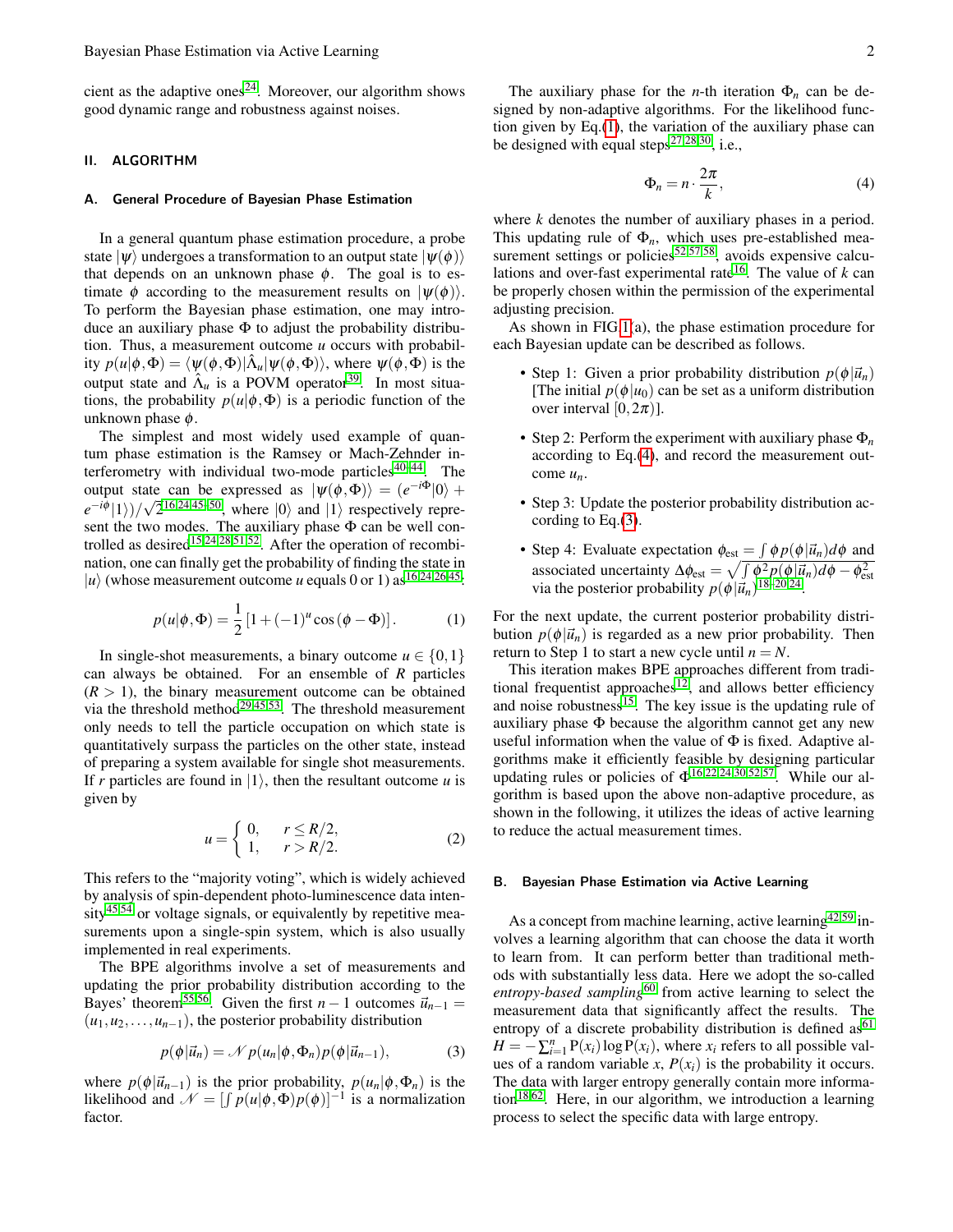

<span id="page-2-0"></span>based on entropy-based sampling, our BPE-AL only need to select the significant auxiliary phases  $\Phi_n$  with  $n \in {\{\tilde{n}\}}$  for measurement. Thus, FIG. 1. The schematic diagrams for (a) the conventional BPE algorithm and (b) our BPE algorithm via active learning (labeled as BPE-AL). (a) In the *n*-th update, the auxiliary phase  $\Phi_n$  is chosen as  $2\pi n/k$ , and then a measurement is implemented. The measurement outcome data  $u_n$  is fed for Bayesian update to transform the prior probability into the posterior probability. Then, the posterior is used as the prior for the next Bayesian update. For the conventional BPE, the measurement times equals the Bayesian update times *N*. (b) By using the active learning the measurement times can be reduced to  $k/N/k$ , where  $k'$  can be much smaller than  $k$ .

In the learning process, we repeat the measurements *M* times, where each repeat contains *k* times of the Bayesian up-date [\(3\)](#page-1-2) with  $\Phi_n = 2\pi n/k$  and  $n = \{1, 2, \dots, k\}$ . The measurement times *Mk* in the learning process is usually much smaller than the Bayesian update times *N* in the whole experiment. The measurement data  $\{u_1^{(m)}\}$  $\binom{m}{1}, \binom{m}{2}$  $\binom{m}{2}, \ldots, \binom{m}{k}$ *k* }*m*=1,2,...,*<sup>M</sup>* are collected and shown in FIG. [1](#page-2-0) (b). For the data obtained from the *n*-th update using  $\Phi_n$ , the associated entropy is given by  $H_n = -\sum_{u=0,1} P_n(u) \log P_n(u)$ . From this definition, one can find that when  $P_n(0) = P_n(1) = 1/2$ , the entropy reaches its maximum. While when  $\{P_n(0) = 0, P_n(1) = 1\}$  or  ${P_n(0) = 1, P_n(1) = 0}$ , the entropy equals zero. For the binary measurement outcomes, the standard deviation (std) has similar property of the entropy. Therefore selecting the phase Φ*<sup>n</sup>* bringing significant std is equivalent to picking out the data with large entropy. The std can be calculated by the primal definition:

$$
\sigma_n = \sqrt{\frac{1}{M} \sum_{m=1}^{M} (u_n^{(m)} - \bar{u}_n)^2},
$$
\n(5)

where the arithmetic mean  $\bar{u}_n = \frac{1}{M} \sum_{m=1}^{M} u_n^{(m)}$ . Our algorithm aims to search for those  $\Phi_n$  associated with  $\sigma_n > 0.01$ , as shown in FIG. [2](#page-3-0) (a).

The above active learning process will make the BPE procedure more efficient. As shown in FIG. [2](#page-3-0) (b), through the active learning, the informative data (the orange points) with  $\sigma_n > 0.01$  (which are labelled as  $\{\tilde{n}_1, \tilde{n}_2, ..., \tilde{n}_{k'}\}$ ) are selected. The other data with small std (the blue points) are regarded as uninformative. Owing to the periodicity, we can deduce that the measurement data obtained after a Bayesian update using  $\Phi_{\tilde{n}}$  are more informative than the others. Therefore the indices

can be explicitly written as

$$
\{\tilde{n}\} = \{ck + \tilde{n}_1, ck + \tilde{n}_2, \dots, ck + \tilde{n}_{k'}\}_{c=1,2,\dots}.
$$
 (6)

As shown in the light orange box in FIG. [1](#page-2-0) (b), we only perform real measurements for these  $\Phi_{\tilde{n}}$  and record the measurement data  $u_{\tilde{n}}$ . While for other  $\Phi_n$  with  $n \notin {\tilde{n}}$ , we do not perform real measurements and the corresponding outcomes are given as 0 or 1 according to the results of learning.

By including the entropy-based sampling operation, the procedure of our BPE-AL algorithm is as following.

- Step 0: Acquire the informative set  $\{\tilde{n}\}\$  via the entropybased sampling method.
- Step 1: Given a prior probability distribution  $p(\phi|\vec{u}_n)$ [The initial  $p(\phi|u_0)$  can be set as a uniform distribution over interval  $[0,2\pi)$ ].
- Step 2: Obtain the data *u<sup>n</sup>* via a real measurement with the auxiliary phase  $\Phi_n$  only if  $n \in {\{\tilde{n}\}}$ . Otherwise the measurement is canceled and the data is given by the results of learning.
- Step 3: Update the posterior probability distribution according to Eq.[\(3\)](#page-1-2).
- Step 4: Evaluate the expectation  $\phi_{est}$  and the associated uncertainty  $\Delta \phi_{\rm est}$ .

The difference between BPE and BPE-AL only occurs in the Step 2, where we add a conditional statement to decide whether a real measurement needs to be implemented. Through picking out the most informative data with limited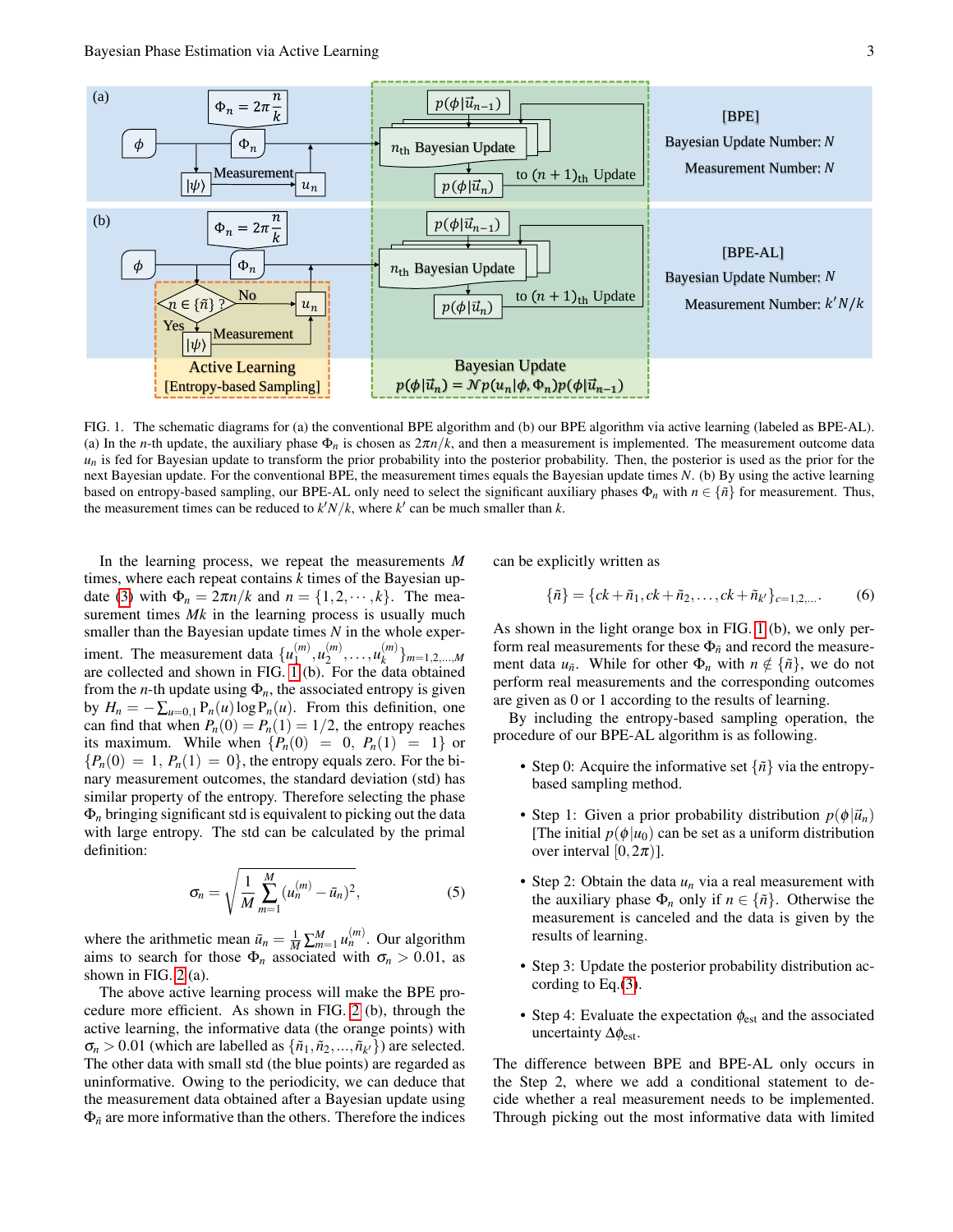



<span id="page-3-0"></span>FIG. 2. (a) The sketch of active learning process in our BPE-AL algorithm. From *M* independent repeats of *k* pre-estimation, the means  $\bar{u}_n$  and its stds  $\sigma_n$  of the resultant data are calculated. By using the entropy-based sampling,  $k'$  data with significant stds are picked out, as indexed by  $\tilde{n}_1$  to  $\tilde{n}_k$  in the orange box. (b) Results of the active learning process with  $k = 40$  and  $M = 20$ . Blue points and errorbars correspond to  $\tilde{u}_n$  and  $\sigma_n$ , respectively. The data with significant stds are highlighted by orange color, see the orange dashed rectangles. (c) The mean errors obtained from 50 independent simulations. Blue points are results of the conventional BPE algorithm, while orange diamonds stand for the results of our BPE-AL algorithm with  $k = 40$  and  $k' = 6$ . (d) The associated stds and uncertainties are plotted by points and dashed lines respectively. The uncertainties are calculated by the stds of the *N*-th posterior probability. (e) Scalings of mean errors with our BPE-AL for  $k = 40, 100, 200$ (respectively represented by orange, green and red diamonds) versus the measurement times  $N_{\text{meas}} \approx k'N/k$ . (f) The measurement times versus the Bayesian update times *N*. Blue line corresponds the conventional BPE, while orange, green and red lines respectively correspond to our BPE-AL with  $k = 40$ , 100 and 200.

measurement times, the BPE-AL algorithm is capable to perform the procedure more fast. In this way, for the same Bayesian update times, the required measurement times can be observably smaller than the one for the conventional BPE. Thus, our algorithm equips the advantages of non-adaptive algorithms and meanwhile dramatically reduces the real measurement times. In the following, we will show the performance analysis of our BPE-AL.

# III. PERFORMANCE ANALYSIS

### A. Measurement Times and Measurement Precision

We discuss the measurement times at first. For the learning process, we set  $M = 20$ ,  $k = 40$ , and the estimated phase  $\phi = 2.7624$  for demonstration. As shown in FIG[.2](#page-3-0) (b), the mean  $\bar{u}_n$  and its std  $\sigma_n$  are marked by points and errorbars, respectively. Particularly, the informative data whose  $\sigma_n > 0.01$  are highlighted by orange color. We find that, in a period of  $\Phi_n$ , only  $k' = 6$  informative data are selected from  $k = 40$  Bayesian updates. Thus, after the learning process, for every period (which includes  $k = 40$  Bayesian updates), only  $k' = 6$  real measurements are needed to performed. For the conventional BPE, the measurement times

equals the Bayesian update times,  $N_{\text{meas}} = N$ . By comparison, our BPE-AL algorithm can reduce the measurement times to  $N_{\text{meas}} = Mk + k^{l} (N - Mk) / k$ . Roughly, if the Bayesian update times is sufficiently large  $N \gg Mk$ , the measurement times can be reduced to  $N_{\text{meas}} \approx k'N/k$ . Thus, the measurement times performed in experiments can be greatly reduced. For example, for  $k = 40$ ,  $k' = 6$ , the measurement times of BPE-AL is reduced to 15%. Despite the measurement times decreases substantially, the Bayesian update times remains the same, which guarantee the measurement precision.

The comparison of measurement precisions with BPE and BPE-AL are shown in FIG[.2](#page-3-0) (c) and (d). We evaluate the absolute error  $|\phi_{est} - \phi|$  and the uncertainty  $\Delta \phi_{est}$ . To avoid possible numerical errors, the phase  $\phi$  is discretized to 10<sup>6</sup> points within a period  $[0,2\pi)$ . Based upon the results of 50 independent simulation, we compare the mean errors  $\frac{1}{50} \sum_{k=1}^{50} |\phi_{est}^{(k)} - \phi|$  and the corresponding stds  $\sqrt{\frac{1}{50}\sum_{k=1}^{50}}$  $\left[\lvert\phi_{\mathrm{est}}^{(k)} - \phi\rvert - \left(\frac{1}{50}\sum_{k=1}^{50}\lvert\phi_{\mathrm{est}}^{(k)} - \phi\rvert\right)\right]^2$ for the conventional BPE and our BPE-AL. The mean errors and uncertainties of our BPE-AL are all as good as the ones of the conventional BPE. This indicates that our BPE-AL is valid for phase estimation with high-precision as the BPE does.

Further, we give the simulation results via our BPE-AL with different *k*, as shown in FIG[.2](#page-3-0) (e). There are almost no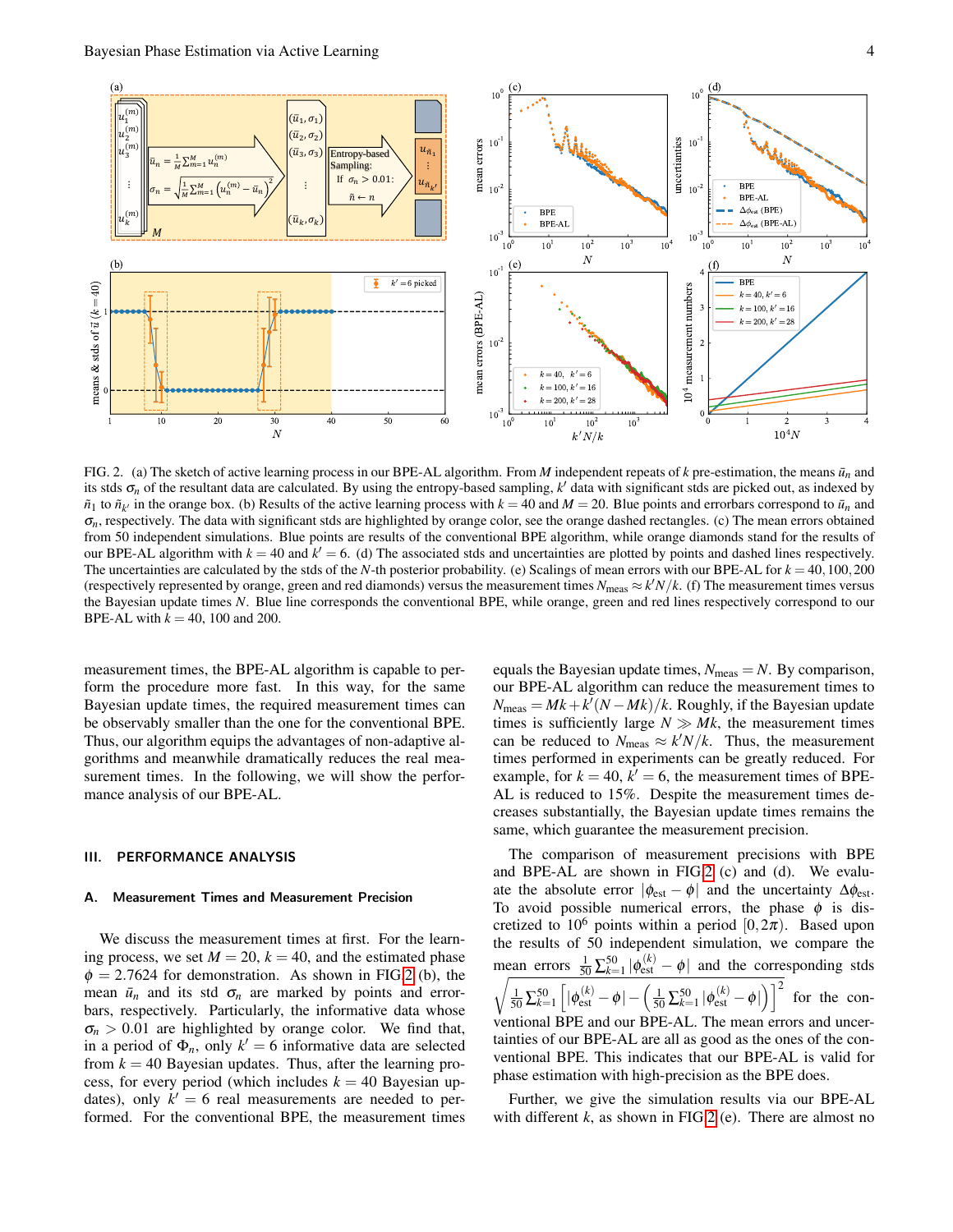difference between the performances for different values of *k* because the decreasing ratios of measurement times  $k'/k$  are similar. Under the condition of similar measurement precision, the measurement times required by our BPE-AL is much smaller compared with the one of the conventional BPE. The measurement times versus the Bayesian update times *N* via BPE and BPE-AL are shown in FIG[.2](#page-3-0) (f). The reduction of measurement times can save much experimental time.

# B. Dynamic Range

The dynamic range<sup>[10](#page-6-22)[,29](#page-6-19)</sup> of a physical quantity is its maximum value that can be detected with high precision. The ambiguity-free dynamic range of a phase is fundamentally limited to  $2\pi$ . Usually, for adaptive BPE algorithms, the cosine likelihood function [\(1\)](#page-1-0) can cause inadequately convolution of the probability distribution functions that may result in bad performance<sup>[15](#page-6-7)</sup> for  $\phi$  near 0 or  $2\pi$ . Luckily, our BPE-AL algorithm preserves the dynamic range of non-adaptive BPE algorithms<sup>[30](#page-6-14)</sup>, which works well for all phases in the interval  $[0,2\pi)$ . We perform our BPE-AL algorithm to estimate different unknown phases  $\phi$  in the interval  $[0,2\pi)$  and obtain their mean errors and uncertainties from 50 independent simula-tions, see FIG. [3\(](#page-4-0)a). For all phases in  $[0,2\pi)$ , their mean errors and uncertainties are similar without significant changes. This indicates that our BPE-AL algorithm can provide effective estimation for a unknown phase  $\phi$  over the whole range of  $[0,2\pi)$ .

# C. Particle Number

The particle number *R* may influence the binary outcomes through the threshold criteria [\(2\)](#page-1-3) and so that it will have an influence on the final results. Generally, a larger particle number *R* will result in more precise binary outcomes. The results from different particle numbers *R* are shown in FIG. [3\(](#page-4-0)b) for  $N/k = 1000$ . It is shown that our BPE-AL algorithm is robust against a lack of particles in each iteration, whose effect can be easily compensated by increase the number of  $k'$ . These results also suggest that  $R = 100$  particles are sufficient to obtain an estimator with good precision and uncertainty. While increasing  $R$  can also decrease  $k'$  and thus reduce the total measurement times, but it is not recommended  $k' < 6$  when  $k = 40$  because we find that a too small  $k'$  makes the estimation unstable, which is harmful to the precision.

#### D. Uncertainty Bound

Below we discuss the precision bound of our BPE-AL algorithm. Instead of the Cramer-Rao lower bound often used in frequentist approaches, the precision bound of our algorithm can be given by the Ghosh bound<sup>[63](#page-7-26)</sup>, which is proposed specif-ically for Bayesian approaches<sup>[12](#page-6-4)</sup>. The Ghosh bound for an estimated phase  $\phi$  is defined as the reciprocal of the Fisher



<span id="page-4-0"></span>FIG. 3. (a) Mean errors and stds of 50 independent simulations versus the estimated phases  $\phi$  within  $(0, 2\pi)$ . Blue and orange points with errorbars correspond to our BPE-AL algorithm with  $N/k = 100$  and  $N/k = 1000$ , respectively. (b) Mean errors and stds for  $\phi = 2.7624$  versus the particle number *R* (from 20 to 200). The orange dotted dashed line stands for the measurement times  $k'$  in each  $k = 40$  iterations. (c) The squared uncertainties  $\Delta^2 \phi_{est}$  with our BPE-AL algorithm (blue points) versus the measurement times  $k/N/k$ , while green points are squared uncertainties obtained by GO algorithm. The Ghosh bound is drawn with orange dashed line, and the standard quantum limit (SQL) is plotted as a black dashed line. (d) Mean errors of GO algorithm and our BPE-AL algorithm are shown as green and red dotted lines respectively. Results with our BPE-AL algorithm are reported in every  $k' = 6$  points to keep the same consumption of particle number.

information<sup>[19](#page-6-9)[,64](#page-7-27)[,65](#page-7-28)</sup> of a posterior probability distribution,

<span id="page-4-1"></span>
$$
\Delta^2 \phi_{GB}(\vec{u}_n) = \left( \int_a^b d\phi \, \frac{1}{p(\phi|\vec{u}_n)} \left( \frac{dp(\phi|\vec{u}_n)}{d\phi} \right)^2 \right)^{-1} . \tag{7}
$$

Thus, the Ghosh bound requires  $\Delta^2 \phi_{\text{est}}(\vec{u}_n) \geq \Delta^2 \phi_{\text{GB}}(\vec{u}_n)$ , where the estimation uncertainty  $\Delta^2 \phi_{est}(\vec{u}_n)$  is calculated from the variance of  $p(\phi|\vec{u}_n)$ .

The calculation of the Ghosh bound can be implemented iteratively with *n*. Here, we apply central-limit theorem to approximate the posterior distribution to a Gaussian distribution to simplify the calculations in Eq.[\(7\)](#page-4-1). To be specific, a more strict binomial distribution likelihood function is used to describe *r* of *R* particles found in state  $|1\rangle$  as<sup>[45](#page-7-11)</sup>:

$$
p(r|\phi, \Phi) = C_R^r p(1|\phi, \Phi)^r p(0|\phi, \Phi)^{R-r}, \tag{8}
$$

where the two probabilities come from the likelihood function Eq.[\(1\)](#page-1-0). This binomial distribution can be replaced by a Gaussian distribution when the total atom number *R* is large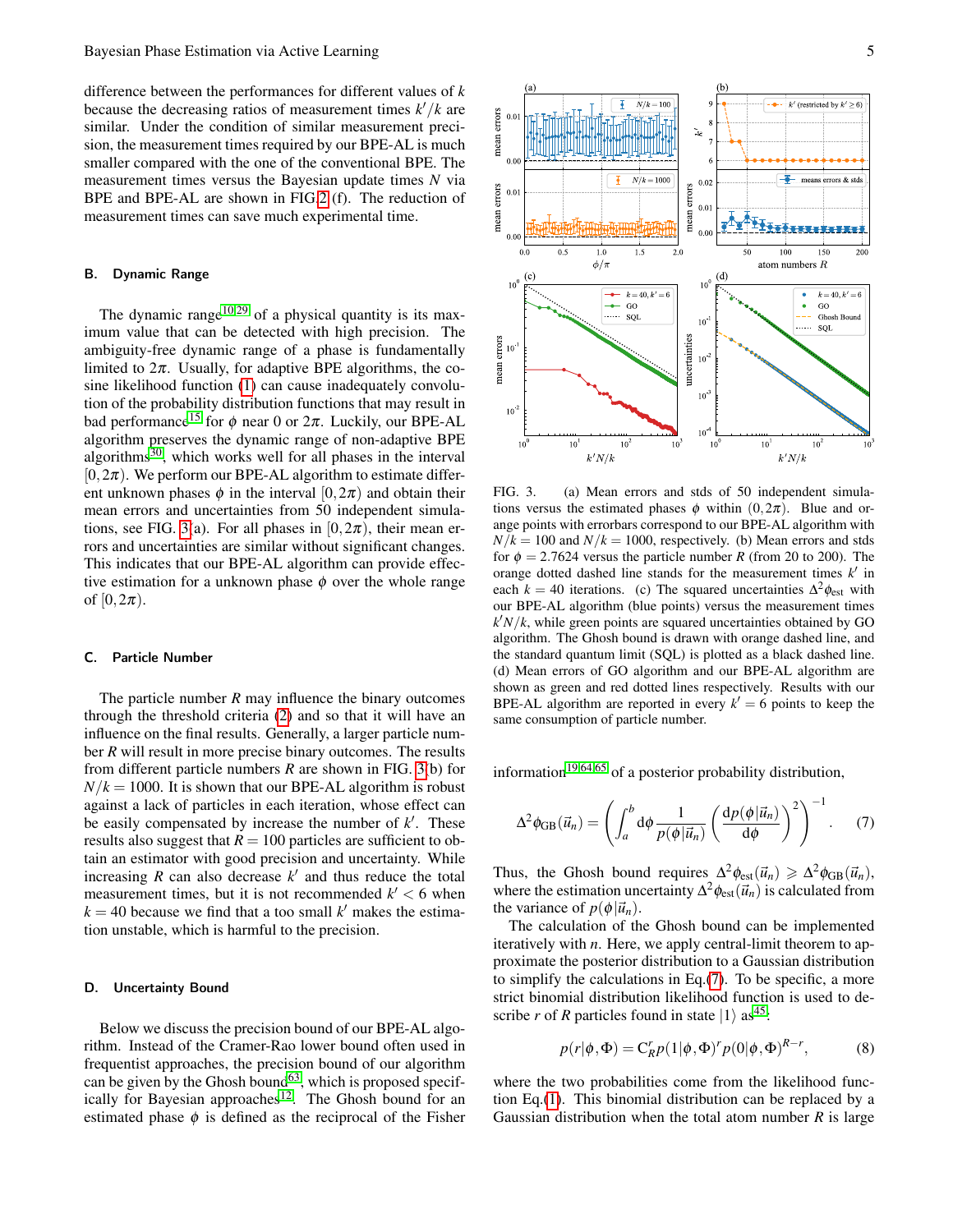enough $45$ :

<span id="page-5-0"></span>
$$
p(r|\phi,\Phi) \approx \frac{1}{\sqrt{2\pi}\sigma} \exp\left[-\frac{(r - Rp(1|\phi,\Phi))^2}{2\sigma^2}\right],\quad (9)
$$

where  $\sigma^2 = Rp(1|\phi, \Phi)p(0|\phi, \Phi) \approx r(R-r)/R$ . When  $n > 10$ the posterior probability can be approximated as a Gaussian function with negligible errors<sup>[16](#page-6-18)[,24](#page-6-17)[,44](#page-7-10)</sup>. Considering a posterior probability in the form of Eq. [\(9\)](#page-5-0), the reciprocal of posterior probabilities in Eq.[\(7\)](#page-4-1) can be simplified. The result is shown in FIG[.3](#page-4-0) (b) as blue points indicating that the uncertainty of the estimators with our BPE-AL obeys the Ghosh bound pretty well.

Finally, a simple comparison is made between our BPE-AL algorithm and a successful adaptive algorithm named the Gaussian optimization  $(GO)^{24}$  $(GO)^{24}$  $(GO)^{24}$ . The update rule of  $\Phi$  in the GO algorithm is designed to keep the variance of the summation of two likelihood functions Eq.[\(1\)](#page-1-0) taking its minimum in every update, resulting in optimal Bayesian updates and estimation efficiency. The difference is that the update rule of Φ in GO algorithm is only design for phase estimation tasks where the binary data  $u$  is provided by the single-particle system (scilicet the  $R = 1$  case). For this reason in the comparison every result from GO are simulated by taking the average of 100 single-paticle measurements. After that the mean errors and stds of 50 independent simulations are recorded, as well as the uncertainties calculated in the same way as above. By contrast results from each iteration of our BPE-AL algorithm are provided in once where the particle number is set as  $R = 100$ .

The comparison results are shown in FIG. [3](#page-4-0) (c,d), where the x-axis is marked by the total measurement times  $k/N/k$ . The uncertainties of GO algorithm in (c) obeys standard quantum limit (SQL) while above the Ghosh bound evaluated with our BPE-AL algorithm. In (d) for comparison of estimation precision, our BPE-AL algorithm reports mean values every  $k' = 6$ points to keep the same consumption of particles. With the same measurement times, our BPE-AL algorithm can outperform the GO algorithm.

## E. Robustness against Noises

At last, we consider two kinds of noises often occurring in BPE experiments: depolarization noise and phase noise<sup>[24,](#page-6-17)[52](#page-7-14)</sup>. Concretely speaking the depolarization noise caused by errors in measuring apparatus will result in omitted photon counts, and the phase noise caused by phase fluctuations will result in random errors in the adjustment of the auxiliary phase Φ. Here the depolarization and phase noises are simulated by adding Gaussian white noises on the origin values in Eq.[\(2\)](#page-1-3) and Eq.[\(3\)](#page-1-2), which are respectively characterized by the noise strength parameters  $q_d$  and  $q_p$ . The values of readout population number  $r$  and auxiliary phase  $\Phi$  are then respectively changed to  $r'$  and  $\Phi'$  as:

$$
r' = (1 + \kappa_d)r,
$$
  
\n
$$
\Phi' = \Phi + \kappa_p \pi,
$$
\n(10)



<span id="page-5-1"></span>FIG. 4. The performance in the presence of noises. The measurement times needed in each period  $k'$  versus the noise strength under (a) depolarization noises and (b) phase noises. Mean errors and stds with our BPE-AL algorithm under (c) depolarization noises and (d) phase noises. Here,  $N/k = 1000$  with  $k = 40$ , and the estimated phase is  $\phi = 2.7624$ .

where  $\kappa_d$  and  $\kappa_p$  respectively obey the Gaussian distributions as:  $\kappa_d \sim \mathcal{N}(0, q_d^2)$  and  $\kappa_p \sim \mathcal{N}(0, q_p^2)$ .

Simulation results with our BPE-AL algorithm in the presence of noises are shown in FIG. [4.](#page-5-1) The measurement times needed in each period  $k'$  and the variations of mean errors and stds with noise strengths are given. As the noise strengths κ*<sup>d</sup>* and  $\kappa_p$  increase, the correspondingly measurement times used in each period  $k'$  have to be increased. However, the mean errors and standard deviations do not change a lot when the strength of noises goes up. This indicates that out BPE-AL algorithm has the ability to compensate the impact of noises by just increasing the measurement times. Thus in the presence of noises, it is necessary to select more informative data to make a desirable estimation via our BPE-AL algorithm.

# IV. DISCUSSIONS

We show how active learning can be used to implement a Bayesian phase estimation algorithm. Our algorithm involves an active learning process that can choose the relatively informative data and guide us to perform the Bayesian phase estimation with substantially less measurement times. For an example of two-level Ramsey interferometry, we adopt the entropy-based sampling method from active learning to find the significant auxiliary phases Φ. After the sampling process, for every  $k$  Bayesian updates, only  $k'$  (which is much smaller than *k*) measurements are needed to performed. Thus, in a process of large amounts of Bayesian updates, the real measurement times needed to perform in experiments can be reduced from *N* to  $k/N/k$  compared with the conventional BPE. In the noiseless case, the typical measurement times with our algorithm can be 15% of the one with conventional BPE. While in the presence of noises, by suitably increasing the measurement times, the performance of our algorithm can remain the same level. Excepting for reducing the measurement times, our algorithm also has the advantages of non-adaptive phase estimation algorithms such as perfect dynamic range and easy accessibility.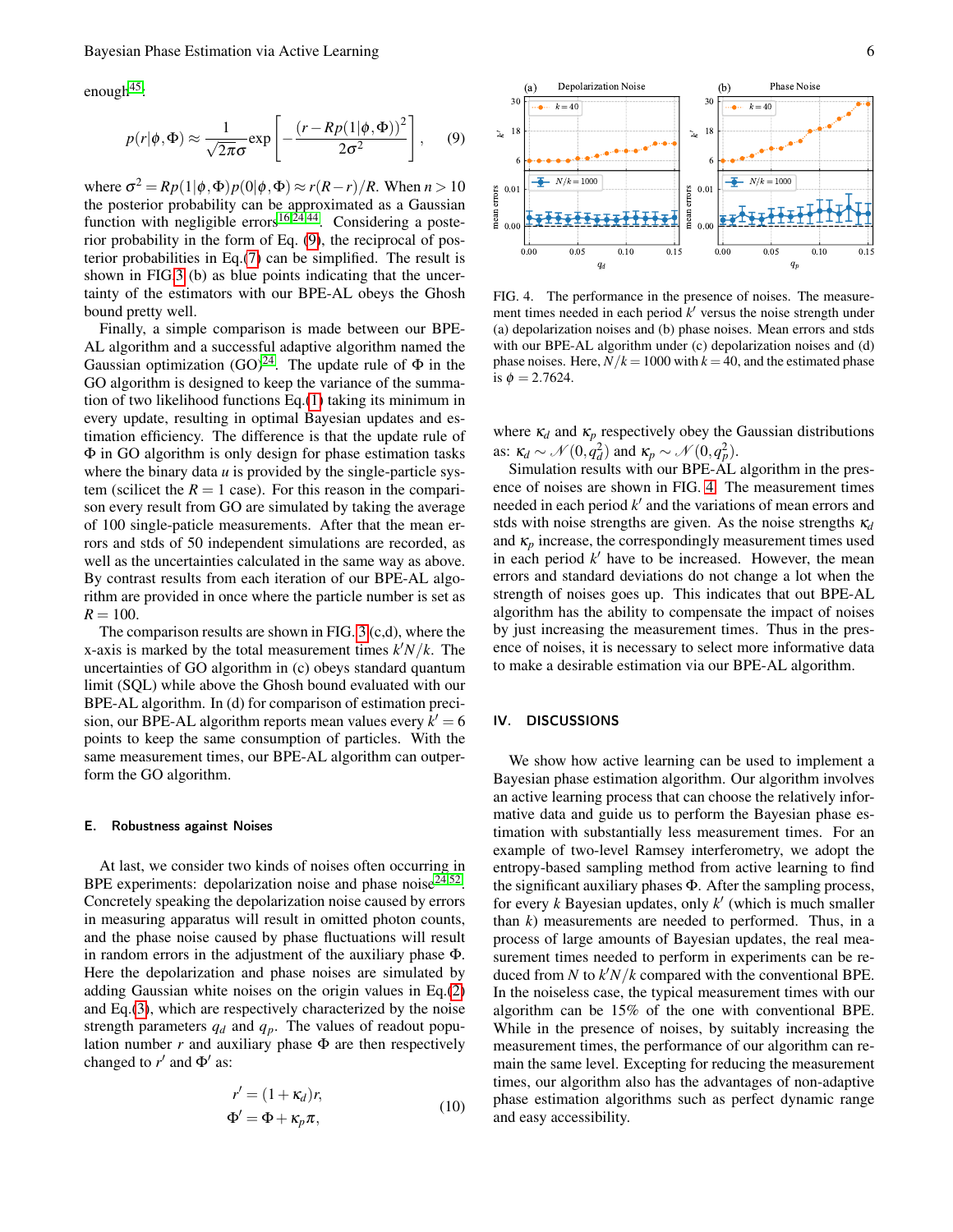The entropy-based sampling method is used in the dataset generation part<sup>[59](#page-7-22)</sup> of BPE, meaning that reformative designs for BPE are also compatible to our algorithm. For example, the Markov-chain Monte Carlo (MMC) or particle filter method<sup>[17](#page-6-16)[,66](#page-7-29)[,67](#page-7-30)</sup> and particle guess heuristic (PGH) method<sup>[68](#page-7-31)</sup> can be combined in, for the reason that we did no changes to the posterior update part of general BPE algorithms. The particle filter method can be applied by simply shrinking the distance between the  $k'$  points in each period according to the narrowness of posterior functions, which on the other hand requires better phase adjusting precision. The PGH method can be applied originally by adjusting the phase accumulation time to achieve better precision, as it is done in Ref.<sup>[15,](#page-6-7)[16](#page-6-18)</sup>.

In realistic experiments, our algorithm is a promising alternative approach in real Bayesian parameter estimation tasks to simplify the experiment procedures such as atom clocks $^{69}$  $^{69}$  $^{69}$  and quantum magnetometers<sup>[29](#page-6-19)</sup>, by replacing the operations of re-altime objective function maximization<sup>[10](#page-6-22)[,18](#page-6-8)[,25](#page-6-12)[,28,](#page-6-15)[43,](#page-7-33)[70](#page-7-34)</sup>, or providing an inherent adequate dynamic range without require-ment of restarts setting in the middle of the estimations<sup>[15,](#page-6-7)[16](#page-6-18)</sup>. In addition, the active learning procedure in our algorithm is not relevant to the specific form of the likelihood function, suggesting that our algorithm can also work in situation where modeled effect of decoherence time  $T_2$  are taken into account<sup>[15](#page-6-7)[,16](#page-6-18)[,29,](#page-6-19)[44](#page-7-10)</sup>. Furthermore, in varying parameters estimation cases the changing policy of Φ found by the active learning method can be optimized simultaneously through reinforcement learning. Our algorithm provides a promising way for implementing efficient Bayesian phase estimation in various practical sensors.

#### ACKNOWLEDGMENTS

This work is supported by the National Natural Science Foundation of China (12025509, 11874434), the Key-Area Research and Development Program of GuangDong Province (2019B030330001), and the Science and Technology Program of Guangzhou (201904020024). M. Z. is partially supported by the National Natural Science Foundation of China (12047563). J. H. is partially supported by the Guangzhou Science and Technology Projects (202002030459).

## DATA AVAILABILITY

The data that support the findings of this study are available from the corresponding author upon reasonable request.

- <span id="page-6-1"></span><sup>6</sup>L. Pezzè, A. Smerzi, M. K. Oberthaler, R. Schmied, and P. Treutlein, "Quantum metrology with nonclassical states of atomic ensembles," [Rev.](https://doi.org/10.1103/RevModPhys.90.035005) Mod. Phys. 90 [\(2018\), 10.1103/RevModPhys.90.035005,](https://doi.org/10.1103/RevModPhys.90.035005) [1609.01609.](https://arxiv.org/abs/1609.01609)
- <span id="page-6-2"></span> ${}^{7}A$ . S. Lane, S. L. Braunstein, and C. M. Caves, "Maximum-likelihood statistics of multiple quantum phase measurements," [Phys. Rev. A](https://doi.org/10.1103/PhysRevA.47.1667) 47, 1667– [1696 \(1993\).](https://doi.org/10.1103/PhysRevA.47.1667)
- <sup>8</sup>M. Tsang, "Ziv-zakai error bounds for quantum parameter estimation," Phys. Rev. Lett. 108[, 230401 \(2012\).](https://doi.org/10.1103/PhysRevLett.108.230401)
- <sup>9</sup>V. Giovannetti and L. Maccone, "Sub-heisenberg estimation strategies are ineffective," Phys. Rev. Lett. 108[, 210404 \(2012\).](https://doi.org/10.1103/PhysRevLett.108.210404)
- <span id="page-6-22"></span><sup>10</sup>G. Waldherr, J. Beck, P. Neumann, R. S. Said, M. Nitsche, M. L. Markham, D. J. Twitchen, J. Twamley, F. Jelezko, and J. Wrachtrup, "High-dynamicrange magnetometry with a single nuclear spin in diamond," [Nature Nan](https://doi.org/10.1038/nnano.2011.224)otechnology 7[, 105–108 \(2012\).](https://doi.org/10.1038/nnano.2011.224)
- <span id="page-6-3"></span><sup>11</sup>L. Pezzè, P. Hyllus, and A. Smerzi, "Phase-sensitivity bounds for two-mode interferometers," Phys. Rev. A 91[, 032103 \(2015\).](https://doi.org/10.1103/PhysRevA.91.032103)
- <span id="page-6-4"></span><sup>12</sup>Y. Li, L. Pezzè, M. Gessner, Z. Ren, W. Li, and A. Smerzi, "Frequentist and Bayesian quantum phase estimation," Entropy 20[, 25–31 \(2018\).](https://doi.org/10.3390/e20090628)
- <span id="page-6-5"></span><sup>13</sup>S. Kay, *Fundamentals of Statistical Signal Processing: Estimation Theory* (Prentice Hall: Upper Saddle River, NJ. USA, 1993).
- <span id="page-6-6"></span><sup>14</sup>G. Lehmann, E.L.; Casella, *[Theory of Point Estimation](https://doi.org/10.1007/b98854)* (Springer: Berlin, Germany, 1998).
- <span id="page-6-7"></span><sup>15</sup>S. Paesani, A. A. Gentile, R. Santagati, J. Wang, N. Wiebe, D. P. Tew, J. L. O'Brien, and M. G. Thompson, "Experimental bayesian quantum phase estimation on a silicon photonic chip," Phys. Rev. Lett. 118[, 100503 \(2017\).](https://doi.org/10.1103/PhysRevLett.118.100503)
- <span id="page-6-18"></span><sup>16</sup>N. Wiebe and C. Granade, "Efficient bayesian phase estimation," [Phys. Rev.](https://doi.org/10.1103/PhysRevLett.117.010503) Lett. 117[, 010503 \(2016\).](https://doi.org/10.1103/PhysRevLett.117.010503)
- <span id="page-6-16"></span><sup>17</sup>J. Wang, S. Paesani, R. Santagati, S. Knauer, A. A. Gentile, N. Wiebe, M. Petruzzella, J. L. O'brien, J. G. Rarity, A. Laing, and M. G. Thompson, "Experimental quantum Hamiltonian learning," [Nature Physics](https://doi.org/10.1038/nphys4074) 13, 551– [555 \(2017\),](https://doi.org/10.1038/nphys4074) [1703.05402.](https://arxiv.org/abs/1703.05402)
- <span id="page-6-8"></span><sup>18</sup>T. Ruster, H. Kaufmann, M. A. Luda, V. Kaushal, C. T. Schmiegelow, F. Schmidt-Kaler, and U. G. Poschinger, "Entanglement-based dc magnetometry with separated ions," Phys. Rev. X 7[, 031050 \(2017\).](https://doi.org/10.1103/PhysRevX.7.031050)
- <span id="page-6-9"></span><sup>19</sup>J. Rubio, P. Knott, and J. Dunningham, "Non-asymptotic analysis of quantum metrology protocols beyond the cramér–rao bound," [Journal of Physics](https://doi.org/10.1088/2399-6528/aaa234) [Communications](https://doi.org/10.1088/2399-6528/aaa234) 2, 015027 (2018).
- <span id="page-6-10"></span><sup>20</sup>J. Rubio and J. Dunningham, "Quantum metrology in the presence of limited data," [New Journal of Physics](https://doi.org/10.1088/1367-2630/ab098b) 21, 043037 (2019).
- <span id="page-6-11"></span><sup>21</sup>H. M. Wiseman, "Adaptive phase measurements of optical modes: Going beyond the marginal *q* distribution," Phys. Rev. Lett. 75[, 4587–4590 \(1995\).](https://doi.org/10.1103/PhysRevLett.75.4587)
- <span id="page-6-21"></span><sup>22</sup>D. W. Berry and H. M. Wiseman, "Adaptive quantum measurements of a continuously varying phase," Phys. Rev. A 65[, 043803 \(2002\).](https://doi.org/10.1103/PhysRevA.65.043803)
- <sup>23</sup>M. A. Armen, J. K. Au, J. K. Stockton, A. C. Doherty, and H. Mabuchi, "Adaptive homodyne measurement of optical phase," [Phys. Rev. Lett.](https://doi.org/10.1103/PhysRevLett.89.133602) 89, [133602 \(2002\).](https://doi.org/10.1103/PhysRevLett.89.133602)
- <span id="page-6-17"></span><sup>24</sup>A. Lumino, E. Polino, A. S. Rab, G. Milani, N. Spagnolo, N. Wiebe, and F. Sciarrino, "Experimental phase estimation enhanced by machine learning," [Phys. Rev. Applied](https://doi.org/10.1103/PhysRevApplied.10.044033) 10, 044033 (2018).
- <span id="page-6-12"></span> $25$ M. T. Dimario and F. E. Becerra, "Single-Shot Non-Gaussian Measurements for Optical Phase Estimation," Phys. Rev. Lett. 125[, 120505 \(2020\).](https://doi.org/10.1103/PhysRevLett.125.120505)
- <span id="page-6-13"></span><sup>26</sup>B. L. Higgins, D. W. Berry, S. D. Bartlett, M. W. Mitchell, H. M. Wiseman, and G. J. Pryde, "Demonstrating heisenberg-limited unambiguous phase estimation without adaptive measurements," [New Journal of Physics](https://doi.org/10.1088/1367-2630/11/7/073023) 11, [073023 \(2009\).](https://doi.org/10.1088/1367-2630/11/7/073023)
- <span id="page-6-20"></span><sup>27</sup>D. W. Berry and H. M. Wiseman, "Optimal states and almost optimal adaptive measurements for quantum interferometry," [Phys. Rev. Lett.](https://doi.org/10.1103/PhysRevLett.85.5098) 85, 5098– [5101 \(2000\).](https://doi.org/10.1103/PhysRevLett.85.5098)
- <span id="page-6-15"></span><sup>28</sup>R. S. Said, D. W. Berry, and J. Twamley, "Nanoscale magnetometry using a single-spin system in diamond," [Physical Review B - Condensed Matter](https://doi.org/10.1103/PhysRevB.83.125410) [and Materials Physics](https://doi.org/10.1103/PhysRevB.83.125410) 83, 1–7 (2011), [1103.4816.](https://arxiv.org/abs/1103.4816)
- <span id="page-6-19"></span><sup>29</sup>N. M. Nusran, M. U. Momeen, and M. V. Dutt, "High-dynamic-range magnetometry with a single electronic spin in diamond," [Nature Nanotechnol](https://doi.org/10.1038/nnano.2011.225)ogy 7[, 109–113 \(2012\).](https://doi.org/10.1038/nnano.2011.225)
- <span id="page-6-14"></span><sup>30</sup>N. M. Nusran and M. V. G. Dutt, "Optimizing phase-estimation algorithms for diamond spin magnetometry," Phys. Rev. B 90[, 024422 \(2014\).](https://doi.org/10.1103/PhysRevB.90.024422)

<span id="page-6-0"></span><sup>&</sup>lt;sup>1</sup>V. Giovannetti, S. Lloyd, and L. Maccone, "Quantum metrology," [Phys.](https://doi.org/10.1103/PhysRevLett.96.010401) Rev. Lett. 96[, 010401 \(2006\).](https://doi.org/10.1103/PhysRevLett.96.010401)

<sup>&</sup>lt;sup>2</sup>V. Giovannetti, S. Lloyd, and L. MacCone, "Advances in quantum metrology," Nature Photonics 5[, 222–229 \(2011\).](https://doi.org/10.1038/nphoton.2011.35)

<sup>&</sup>lt;sup>3</sup>C. Gross, "Spin squeezing, entanglement and quantum metrology with Bose-Einstein condensates," [Journal of Physics B: Atomic, Molecular and](https://doi.org/10.1088/0953-4075/45/10/103001) Optical Physics 45 [\(2012\), 10.1088/0953-4075/45/10/103001,](https://doi.org/10.1088/0953-4075/45/10/103001) [1203.5359.](https://arxiv.org/abs/1203.5359) <sup>4</sup>C. L. Degen, F. Reinhard, and P. Cappellaro, "Quantum sensing," [Rev. Mod.](https://doi.org/10.1103/RevModPhys.89.035002) Phys. 89[, 035002 \(2017\).](https://doi.org/10.1103/RevModPhys.89.035002)